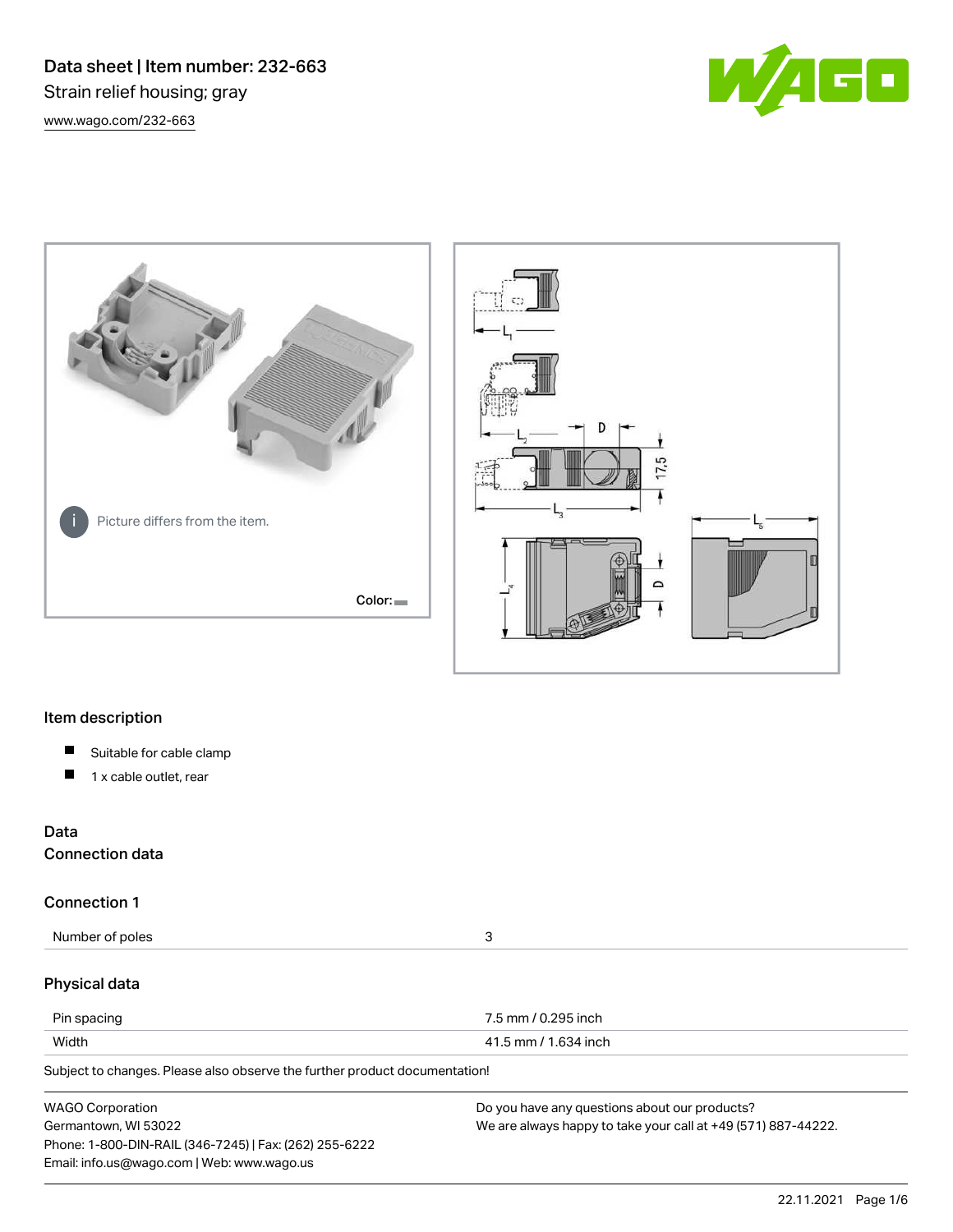[www.wago.com/232-663](http://www.wago.com/232-663)



| Height | ን inch<br>mm   |
|--------|----------------|
| Depth  | n,<br>9∩6 in∩h |

# Mechanical data

Suitable for standard male and female connectors

# Material data

| Color                       | gray             |
|-----------------------------|------------------|
| Insulation material         | Polyamide (PA66) |
| Flammability class per UL94 | V0               |
| Fire load                   | 0.171 MJ         |
| Weight                      | 5.7 <sub>g</sub> |

# Commercial data

| Product Group         | 3 (Multi Conn. System) |
|-----------------------|------------------------|
| PU (SPU)              | 25 Stück               |
| Packaging type        | box                    |
| Country of origin     | DE                     |
| <b>GTIN</b>           | 4017332259798          |
| Customs tariff number | 8538908160             |

# Approvals / Certificates

### Ship Approvals

| Logo | Approval                                  | <b>Additional Approval Text</b> | Certificate<br>name                |
|------|-------------------------------------------|---------------------------------|------------------------------------|
|      | <b>ABS</b><br>American Bureau of Shipping | $\overline{\phantom{0}}$        | $19-$<br>HG15869876-<br><b>PDA</b> |

#### Optional accessories

#### Marking accessories

| Marker |                                                                                                                                       |                                   |
|--------|---------------------------------------------------------------------------------------------------------------------------------------|-----------------------------------|
| O      | Item no.: 2009-115/000-002<br>WMB-Inline; for Smart Printer; 1500 pieces on roll; stretchable 5 - 5.2 mm; plain; snap-on type; yellow | www.wago.com/2009-115<br>/000-002 |

Subject to changes. Please also observe the further product documentation!

WAGO Corporation Germantown, WI 53022 Phone: 1-800-DIN-RAIL (346-7245) | Fax: (262) 255-6222 Email: info.us@wago.com | Web: www.wago.us

Do you have any questions about our products? We are always happy to take your call at +49 (571) 887-44222.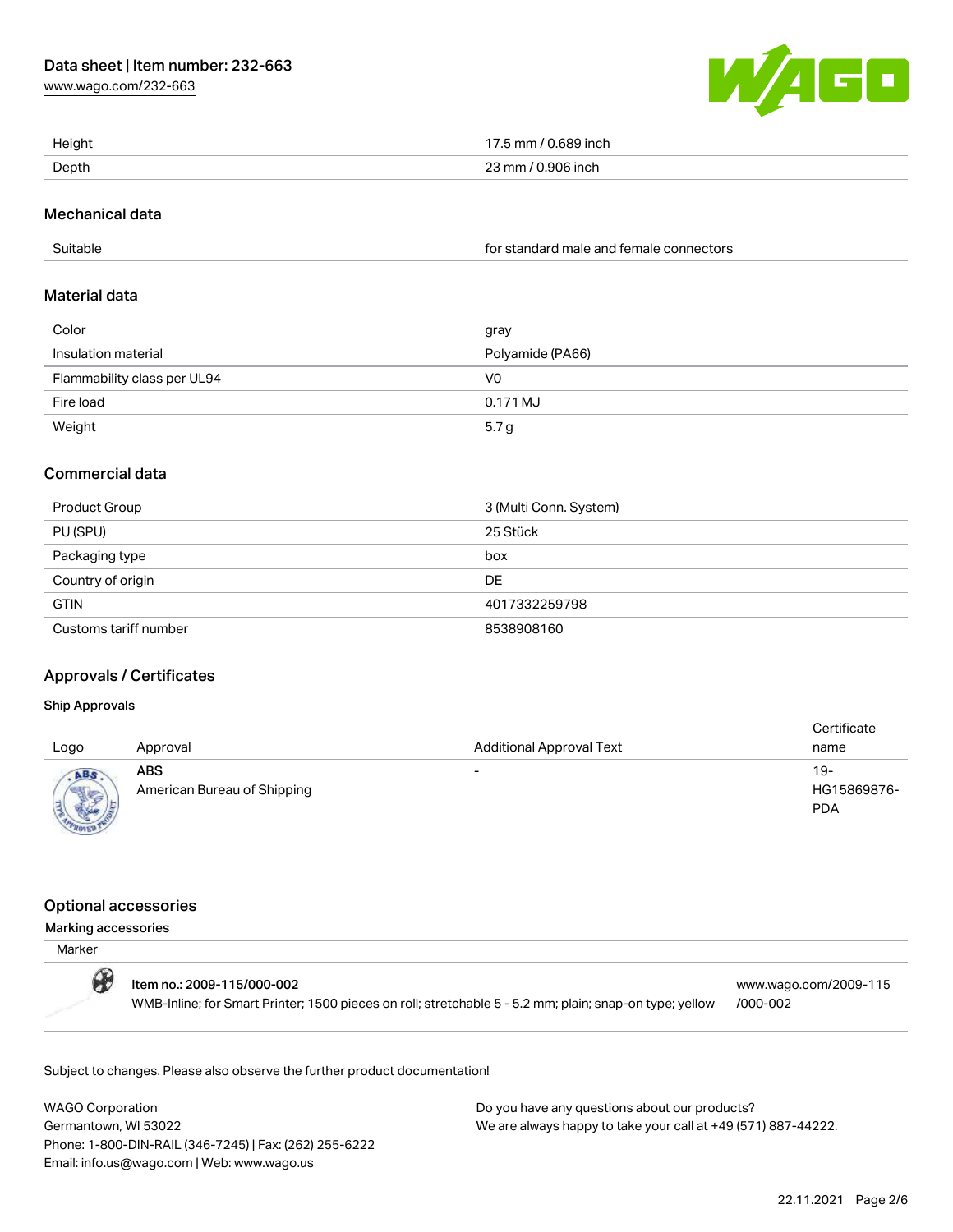

|               | Item no.: 2009-115/000-007<br>WMB-Inline; for Smart Printer; 1500 pieces on roll; stretchable 5 - 5.2 mm; plain; snap-on type; gray                        | www.wago.com/2009-115<br>/000-007 |
|---------------|------------------------------------------------------------------------------------------------------------------------------------------------------------|-----------------------------------|
| $\circledast$ | Item no.: 2009-115/000-017<br>WMB-Inline; for Smart Printer; 1500 pieces on roll; stretchable 5 - 5.2 mm; plain; snap-on type; light<br>green              | www.wago.com/2009-115<br>/000-017 |
| ₩             | Item no.: 2009-115/000-023<br>WMB-Inline; for Smart Printer; 1500 pieces on roll; stretchable 5 - 5.2 mm; plain; snap-on type; green                       | www.wago.com/2009-115<br>/000-023 |
| ₩             | Item no.: 2009-115/000-024<br>WMB-Inline; for Smart Printer; 1500 pieces on roll; stretchable 5 - 5.2 mm; plain; snap-on type; violet                      | www.wago.com/2009-115<br>/000-024 |
|               | Item no.: 2009-115<br>WMB-Inline; for Smart Printer; 1500 pieces on roll; stretchable 5 - 5.2 mm; plain; snap-on type; white                               | www.wago.com/2009-115             |
|               | Item no.: 793-5501/000-007<br>WMB marking card; as card; for terminal block width 5 - 17.5 mm; stretchable 5 - 5.2 mm; plain; snap-on<br>type; gray        | www.wago.com/793-5501<br>/000-007 |
|               | Item no.: 793-5501/000-012<br>WMB marking card; as card; for terminal block width 5 - 17.5 mm; stretchable 5 - 5.2 mm; plain; snap-on<br>type; orange      | www.wago.com/793-5501<br>/000-012 |
|               | Item no.: 793-5501/000-014<br>WMB marking card; as card; for terminal block width 5 - 17.5 mm; stretchable 5 - 5.2 mm; plain; snap-on<br>type; brown       | www.wago.com/793-5501<br>/000-014 |
|               | Item no.: 793-5501/000-017<br>WMB marking card; as card; for terminal block width 5 - 17.5 mm; stretchable 5 - 5.2 mm; plain; snap-on<br>type; green       | www.wago.com/793-5501<br>/000-017 |
|               | Item no.: 793-5501/000-023<br>WMB marking card; as card; for terminal block width 5 - 17.5 mm; stretchable 5 - 5.2 mm; plain; snap-on<br>type; light green | www.wago.com/793-5501<br>/000-023 |
|               | Item no.: 793-5501/000-024<br>WMB marking card; as card; for terminal block width 5 - 17.5 mm; stretchable 5 - 5.2 mm; plain; snap-on<br>type; violet      | www.wago.com/793-5501<br>/000-024 |

Subject to changes. Please also observe the further product documentation!

WAGO Corporation Germantown, WI 53022 Phone: 1-800-DIN-RAIL (346-7245) | Fax: (262) 255-6222 Email: info.us@wago.com | Web: www.wago.us

Do you have any questions about our products? We are always happy to take your call at +49 (571) 887-44222.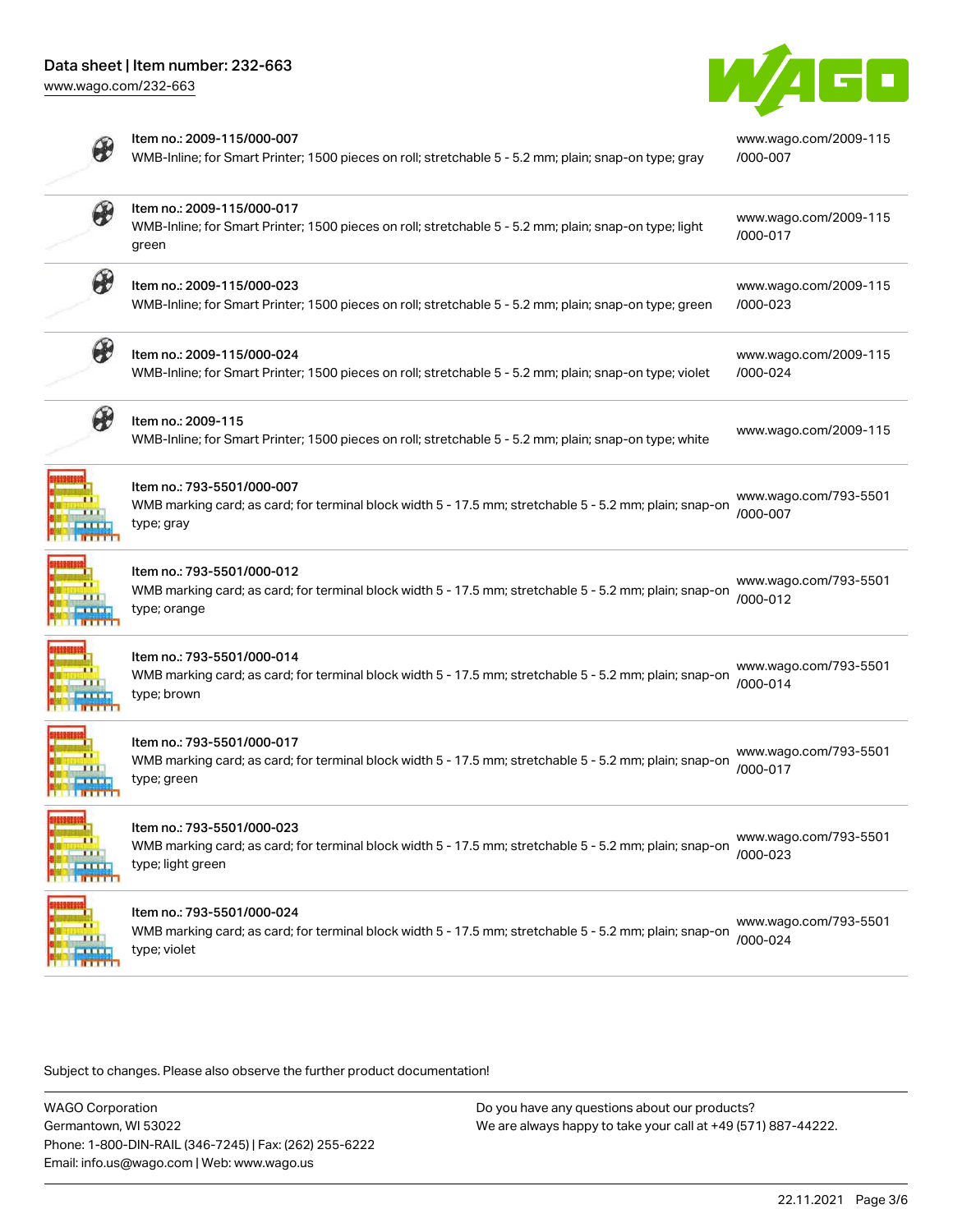# Data sheet | Item number: 232-663

[www.wago.com/232-663](http://www.wago.com/232-663)



#### Item no.: 793-501/000-002

Item no.: 793-501/000-012

WMB marking card; as card; not stretchable; plain; snap-on type; yellow



[www.wago.com/793-501](http://www.wago.com/793-501/000-002) [/000-002](http://www.wago.com/793-501/000-002)

[www.wago.com/793-501](http://www.wago.com/793-501/000-007)

[www.wago.com/793-501](http://www.wago.com/793-501/000-017)

[/000-007](http://www.wago.com/793-501/000-007)

[/000-017](http://www.wago.com/793-501/000-017)

[/000-023](http://www.wago.com/793-501/000-023)

[/000-006](http://www.wago.com/793-501/000-006)

[/000-005](http://www.wago.com/793-501/000-005)

[/000-024](http://www.wago.com/793-501/000-024)

# Item no.: 793-501/000-007 WMB marking card; as card; not stretchable; plain; snap-on type; gray

| Item no.: 793-501/000-017                                                    |
|------------------------------------------------------------------------------|
| WMB marking card; as card; not stretchable; plain; snap-on type; light green |

WMB marking card; as card; not stretchable; plain; snap-on type; orange

[www.wago.com/793-501](http://www.wago.com/793-501/000-012) [/000-012](http://www.wago.com/793-501/000-012)

[www.wago.com/793-501](http://www.wago.com/793-501/000-023)

[www.wago.com/793-501](http://www.wago.com/793-501/000-006)

[www.wago.com/793-501](http://www.wago.com/793-501/000-005)

[www.wago.com/793-501](http://www.wago.com/793-501/000-024)

 $\mathbf{H}$ **TELETING** 

Item no.: 793-501/000-023 WMB marking card; as card; not stretchable; plain; snap-on type; green



Item no.: 793-501/000-006 WMB marking card; as card; not stretchable; plain; snap-on type; blue

Item no.: 793-501/000-005 WMB marking card; as card; not stretchable; plain; snap-on type; red  $\overline{B}$   $\overline{B}$   $\overline{B}$   $\overline{B}$   $\overline{B}$ 

Item no.: 793-501

[www.wago.com/793-501](http://www.wago.com/793-501)<br>WMB marking card; as card; not stretchable; plain; snap-on type; white



Item no.: 793-501/000-024 WMB marking card; as card; not stretchable; plain; snap-on type; violet



# Item no.: 793-5501/000-005

WMB marking card; as card; for terminal block width 5 - 17.5 mm; stretchable 5 - 5.2 mm; plain; snap-on type; red [www.wago.com/793-5501](http://www.wago.com/793-5501/000-005) [/000-005](http://www.wago.com/793-5501/000-005)

**ALL LE INTERN** 

Item no.: 793-5501/000-002

WMB marking card; as card; for terminal block width 5 - 17.5 mm; stretchable 5 - 5.2 mm; plain; snap-on type; yellow [www.wago.com/793-5501](http://www.wago.com/793-5501/000-002) [/000-002](http://www.wago.com/793-5501/000-002)

Subject to changes. Please also observe the further product documentation!

WAGO Corporation Germantown, WI 53022 Phone: 1-800-DIN-RAIL (346-7245) | Fax: (262) 255-6222 Email: info.us@wago.com | Web: www.wago.us Do you have any questions about our products? We are always happy to take your call at +49 (571) 887-44222.

22.11.2021 Page 4/6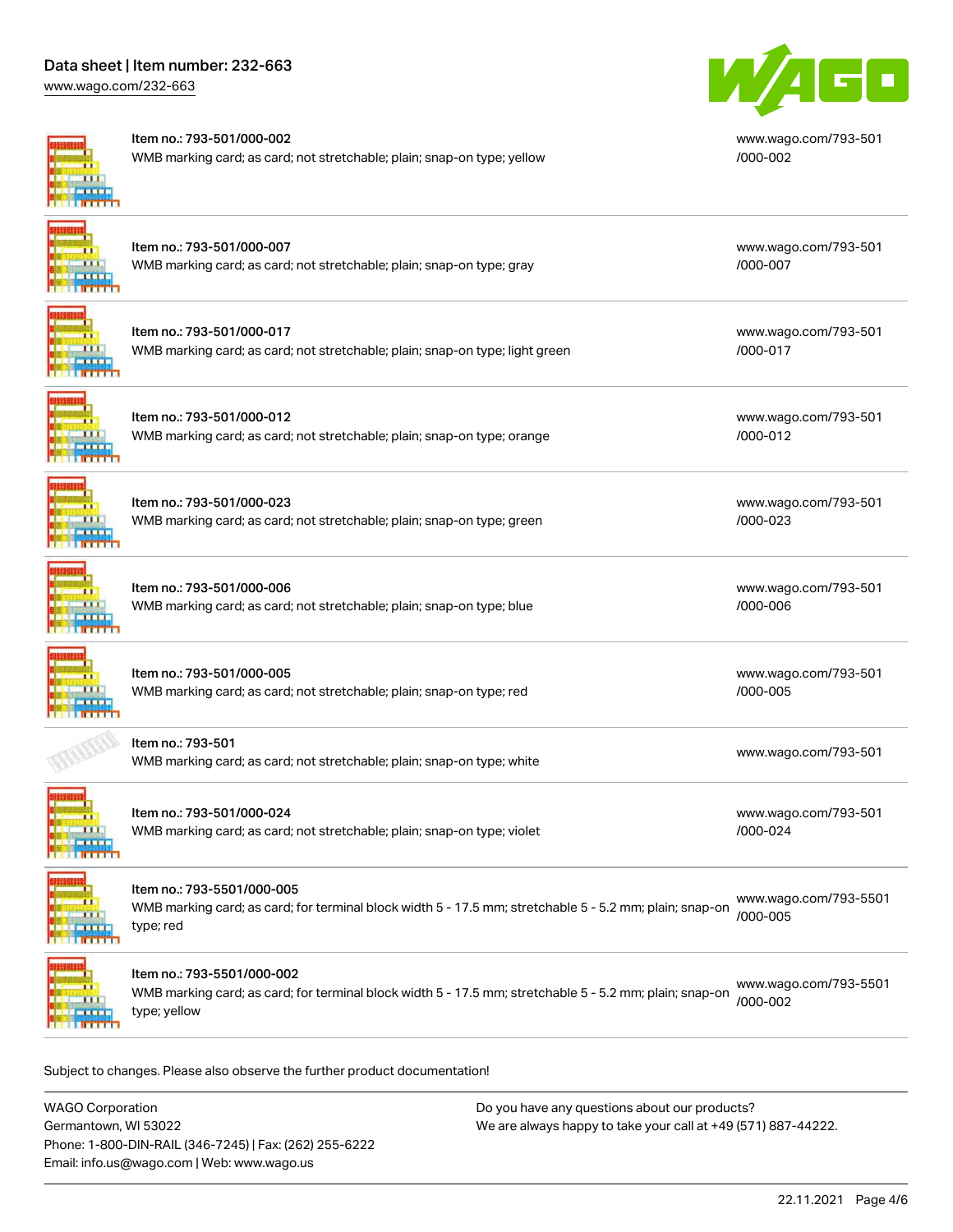[www.wago.com/232-663](http://www.wago.com/232-663)





#### Item no.: 793-5501/000-006

WMB marking card; as card; for terminal block width 5 - 17.5 mm; stretchable 5 - 5.2 mm; plain; snap-on [www.wago.com/793-5501](http://www.wago.com/793-5501/000-006) type; blue [/000-006](http://www.wago.com/793-5501/000-006)

#### Item no.: 793-5501

WMB marking card; as card; for terminal block width 5 - 17.5 mm; stretchable 5 - 5.2 mm; plain; snap-on [www.wago.com/793-5501](http://www.wago.com/793-5501) type; white



#### Item no.: 2009-115/000-012

WMB-Inline; for Smart Printer; 1500 pieces on roll; stretchable 5 - 5.2 mm; plain; snap-on type; orange [/000-012](http://www.wago.com/2009-115/000-012)



# Item no.: 2009-115/000-006

WMB-Inline; for Smart Printer; 1500 pieces on roll; stretchable 5 - 5.2 mm; plain; snap-on type; blue

[www.wago.com/2009-115](http://www.wago.com/2009-115/000-006)

[/000-006](http://www.wago.com/2009-115/000-006)

[www.wago.com/2009-115](http://www.wago.com/2009-115/000-012)

# **Mounting**

 Mounting accessories Item no.: 209-173 Fixing screw; for cable clamp; 7 or more poles [www.wago.com/209-173](http://www.wago.com/209-173)

| ۰.<br>×<br>٠ |  |
|--------------|--|
|              |  |

| <b>SO</b> |  | ltem no.: 209-176                            |                      |
|-----------|--|----------------------------------------------|----------------------|
|           |  | Fixing screws; for cable clamp; 4- to 6-pole | www.wago.com/209-176 |

Item no.: 209-177 nem no... 209-177<br>Cable clamp; for strain relief; 4- to 6-pole [www.wago.com/209-177](http://www.wago.com/209-177)

# Downloads Documentation

#### Additional Information Technical explanations 2019 Apr 3 pdf 2.0 MB [Download](https://www.wago.com/global/d/1435602)

# CAD files

#### CAD data

| 2D/3D Models 232-663      | URL | Download |
|---------------------------|-----|----------|
| CAE data                  |     |          |
| EPLAN Data Portal 232-663 | URL | Download |
| ZUKEN Portal 232-663      | URL | Download |

Subject to changes. Please also observe the further product documentation!

| <b>WAGO Corporation</b>                                | Do you have any questions about our products?                 |
|--------------------------------------------------------|---------------------------------------------------------------|
| Germantown, WI 53022                                   | We are always happy to take your call at +49 (571) 887-44222. |
| Phone: 1-800-DIN-RAIL (346-7245)   Fax: (262) 255-6222 |                                                               |
| Email: info.us@wago.com   Web: www.wago.us             |                                                               |